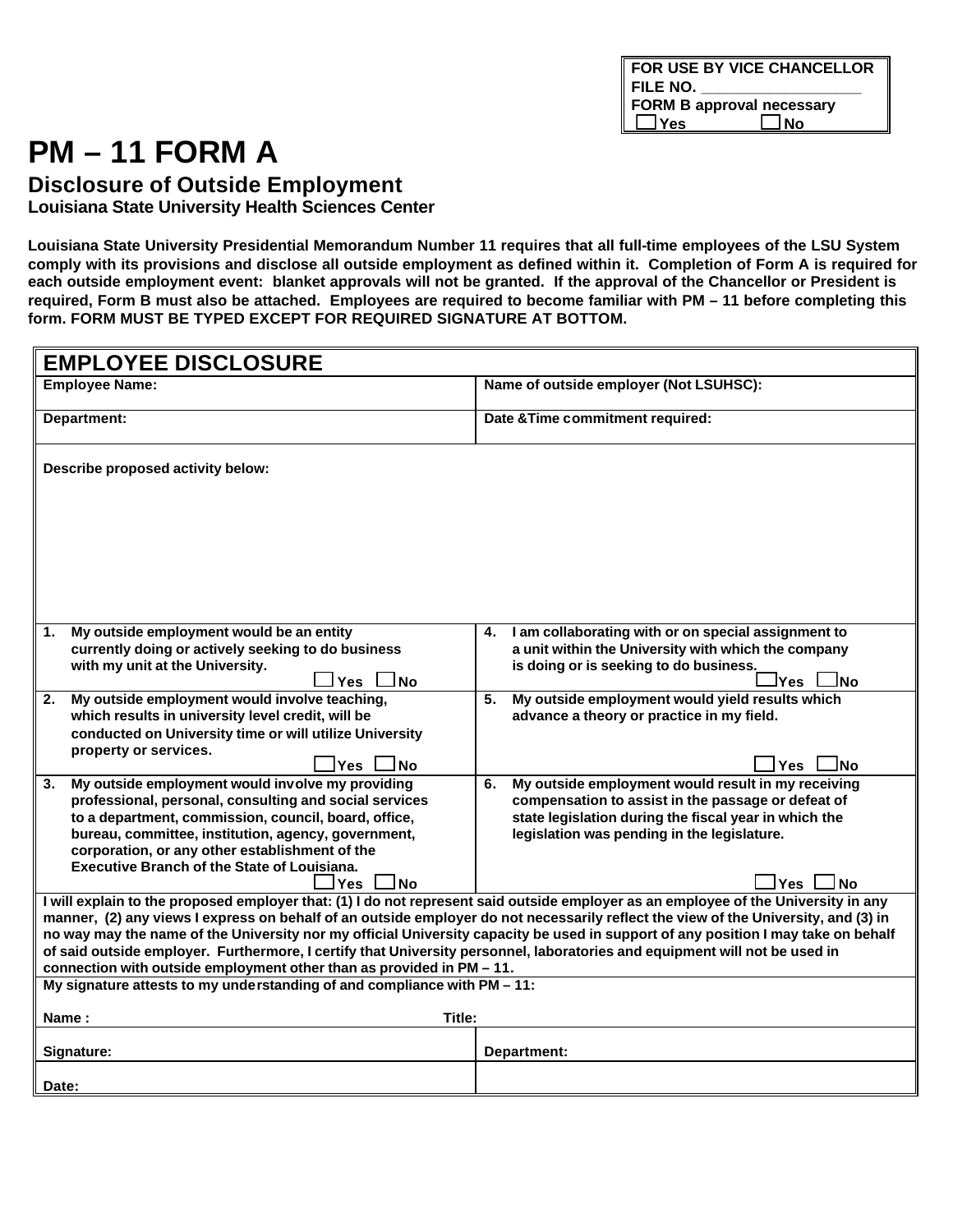| <b>ADMINISTRATIVE REVIEW</b>                                                                                                                                                                                                                               |                                                                                                                                                                      |                                        |                                           |
|------------------------------------------------------------------------------------------------------------------------------------------------------------------------------------------------------------------------------------------------------------|----------------------------------------------------------------------------------------------------------------------------------------------------------------------|----------------------------------------|-------------------------------------------|
| Check the number corresponding to any employee responses with which you disagree:                                                                                                                                                                          |                                                                                                                                                                      |                                        |                                           |
| <b>Department Chair/Head/Director</b>                                                                                                                                                                                                                      |                                                                                                                                                                      | $\vert$ $\vert$ 2<br>$\vert$ 3<br>l 11 | $\vert$ $\vert$ 4<br>$1\quad5$<br>I 16    |
| Dean/Administrative Officer                                                                                                                                                                                                                                |                                                                                                                                                                      | 12<br>l 11<br>13                       | - 16                                      |
| <b>Vice Chancellor for Academic Affairs</b>                                                                                                                                                                                                                |                                                                                                                                                                      | $12 \,$<br>- 13<br>l 11                | 15<br>l 16<br>I 14.                       |
| Indicate your agreement or disagreement with the following statements:                                                                                                                                                                                     |                                                                                                                                                                      |                                        |                                           |
| 7. The proposed duties ordinarily would be performed<br>as part of the public service portion of the employee's<br>duties and responsibilities.                                                                                                            | <b>Yes</b><br><b>Department Chair/Head/Director</b><br><b>Dean/Administrator Officer</b><br><b>Yes</b><br><b>Vice Chancellor for Academic Affairs</b><br><b>IYes</b> |                                        | INo<br>٦No<br>٦No                         |
| 8. The proposed activity more appropriately would be<br>accomplished by a contract through the university                                                                                                                                                  | <b>Department Chair/Head/Director</b><br><b>Yes</b><br>Dean /Administrator Officer<br><b>TYes</b><br><b>Vice Chancellor for Academic Affairs</b><br>$\bigcap$ Yes    |                                        | 1No<br>1No<br>٦No                         |
| 9. The legal entity for which the outside employment is<br>proposed has substantial economic interest which<br>may be materially affected by the way in which the<br>employee performs his or her duties and<br>responsibilities as a University employee. | <b>Department Chair/Head/Director</b><br><b>Yes</b><br>Dean /Administrator Officer<br><b>TYes</b><br><b>Vice Chancellor for Academic Affairs</b><br><b>IYes</b>      |                                        | <b>INo</b><br>1No<br><b>TNo</b>           |
| 10. The outside employment involves public policy.                                                                                                                                                                                                         | <b>Department Chair/Head/Director</b><br>Dean /Administrator Officer<br><b>Vice Chancellor for Academic Affairs</b>                                                  |                                        | TYes<br>٦No<br>TYes<br>٦No<br>٦No<br>⊣Yes |

| <b>ADMINISTRATIVE APPROVALS</b> |                                                                                                                         |                                                                                                                                            |
|---------------------------------|-------------------------------------------------------------------------------------------------------------------------|--------------------------------------------------------------------------------------------------------------------------------------------|
|                                 | If the answer is YES in either question (3) on page 1 or question (10) on page 2, the President's approval is required. |                                                                                                                                            |
|                                 | approved by the Vice Chancellor for Academic Affairs.                                                                   | If the answer is YES to any other question, the Chancellor's approval is required. If all responses are NO, then outside employment may be |
| <b>TRECOMMENDED</b>             | Signature:                                                                                                              |                                                                                                                                            |
| $\Box$ NOT RECOMMENDED          |                                                                                                                         |                                                                                                                                            |
|                                 | <b>Department Chair/Head/Director</b>                                                                                   | Date                                                                                                                                       |
| <b>TRECOMMENDED</b>             | Signature:                                                                                                              |                                                                                                                                            |
| <b>TNOT RECOMMENDED</b>         |                                                                                                                         |                                                                                                                                            |
|                                 | Dean Administrator Officer                                                                                              | Date                                                                                                                                       |
|                                 |                                                                                                                         |                                                                                                                                            |
|                                 | LATIALLEVIVIAE AULUAEU LAB EAB LAIBEUIA L                                                                               | --****                                                                                                                                     |

| <b>ACTION BY VICE CHANCELLOR FOR ACADEMIC AFFAIRS</b>                                                                     |                                      |      |
|---------------------------------------------------------------------------------------------------------------------------|--------------------------------------|------|
| <b>TAPPROVED</b><br><b>TDISAPPROVED</b><br><b>The Team</b> Forwarded through Chancellor for action by<br><b>President</b> | Signature:                           |      |
| Returned to employee for compliance with PM-11<br>requirements requiring approval of Chancellor                           | Vice Chancellor for Academic Affairs | Date |

**All reviewing administrators hereby certify that they have read and are familiar with the Louisiana Code of Governmental Ethics and that approval of this outside employment does not knowingly violate the Code of Ethics, PM – 11 or any other rule or regulation of the University.**